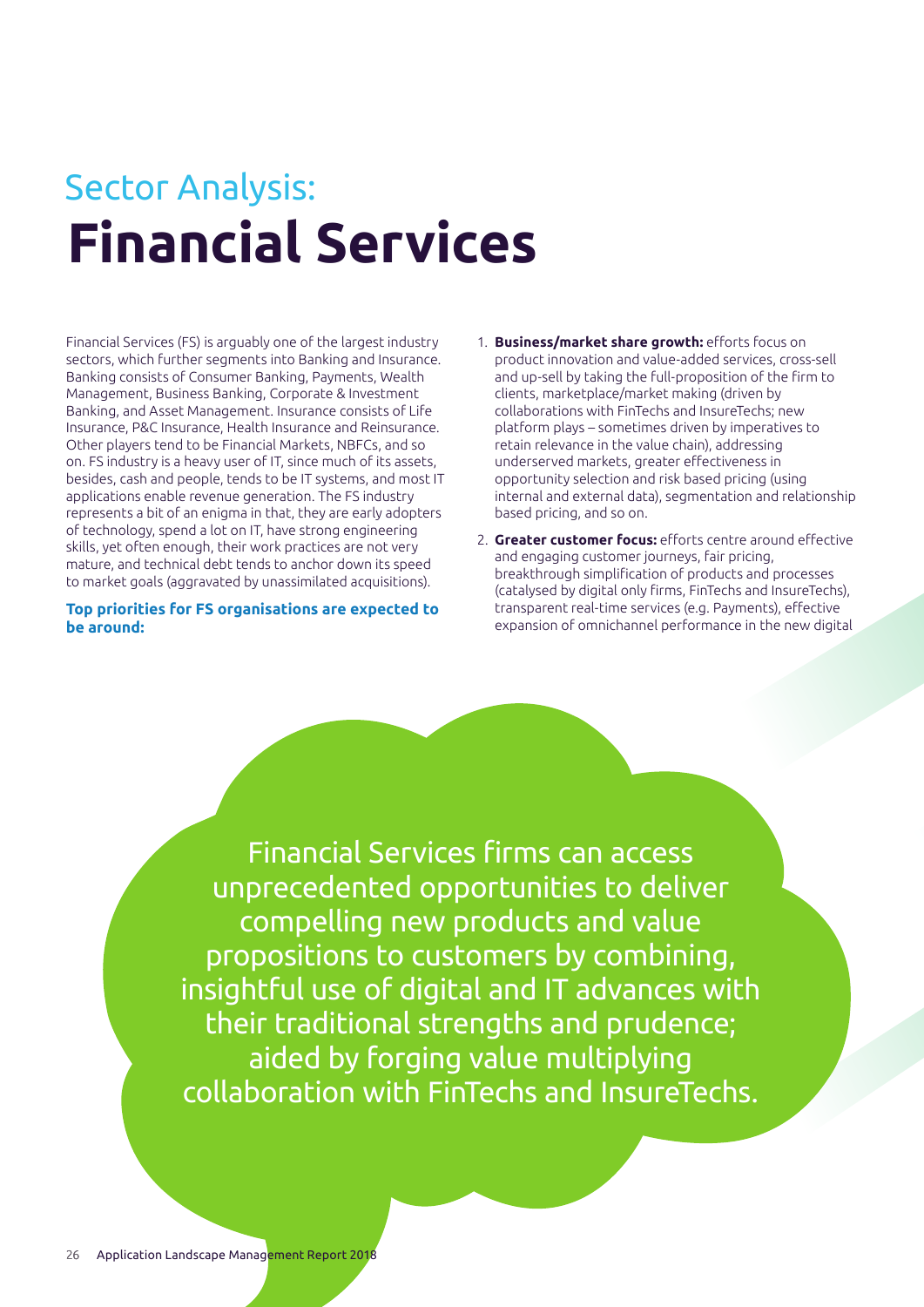

world to make personalised and meaningful real-time offers, continuity of context, interactions and warm important since digital is eliminating the disadvantage of

3. **Profitability improvement:** business processes are being reimagined to improve STP levels by eliminating/ minimising steps, use of digitalisation, and so on. Remnant business infrastructure, use of distributed ledger technology, usage of new ways to complement existing methods, for example, use of AI in fraud management,

drones in claims management, usage of cloud, Agile-DevOps to enable movement of code to production faster.

- 4. **Cybersecurity:** while this topic has received focused coverage in this publication, a mention is necessary of the advanced digital identities and authentication technologies being adopted by FS firms, to ensure privacy and protection against fraud (incidentally, World Bank's
- 5. **Regulations:** while new rulemaking has reduced across numerous regulatory, fiduciary requirements and to deal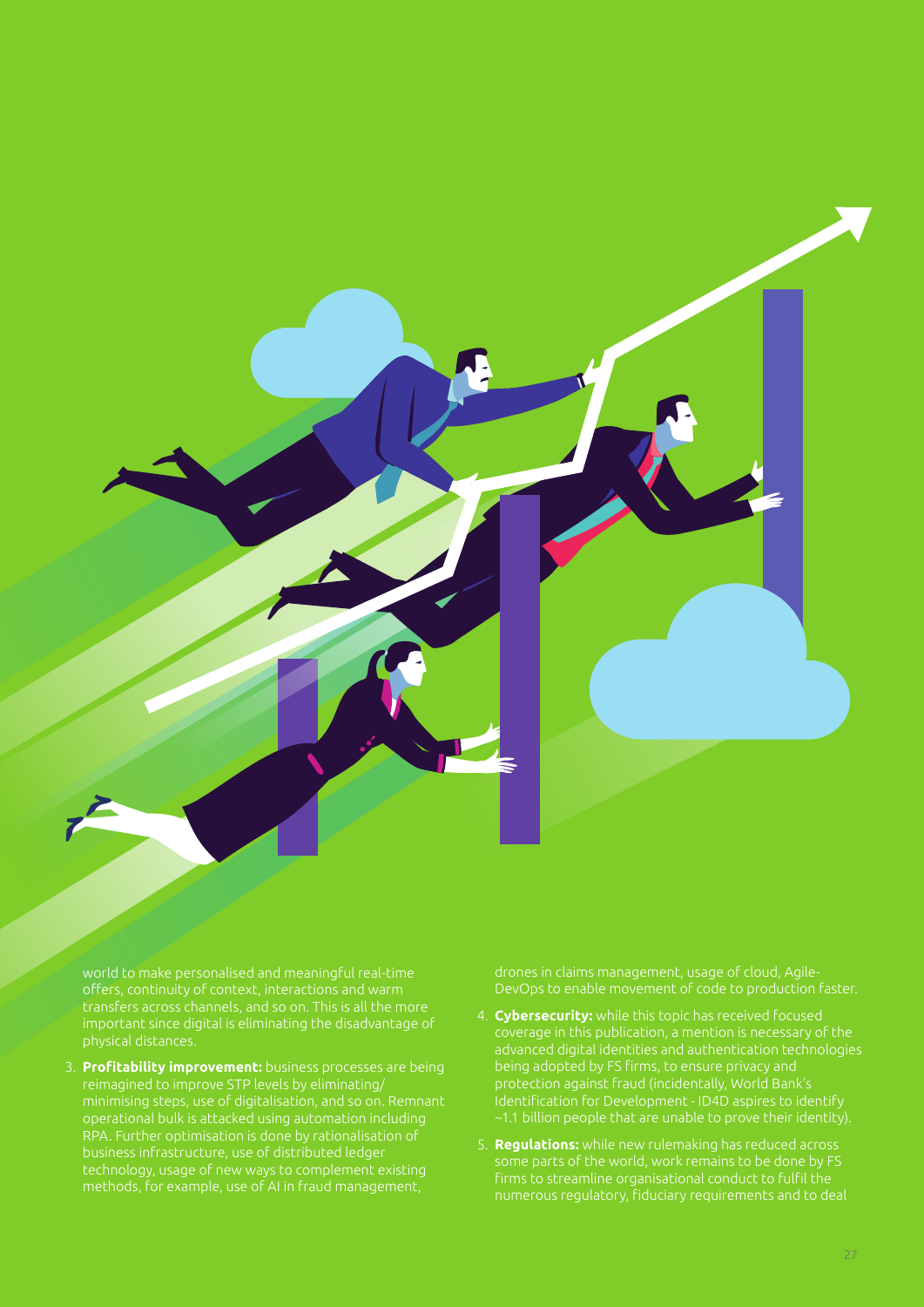with regulatory measures that focus on spurring competition (e.g. Open Banking – which could unlock new existential avenues for some traditional firms!).

6. **Digital transformation:** quite a few aspects of the five other priorities listed above, are enabled by effective use of data management, analytics, AI/ML, APIs, microservices, usage of mobiles, social media, wearables, connected and IoT devices, biometrics, robots, digital wallets, insighful revitalisation of legacy systems, and so on. Digital innovations such as autonomous vehicles require insurers to evolve their business model. Successful digital implementations effectively address goals and objectives of business use cases, answer well the, 'What's in it for me?' question of clients and end consumers, to deliver distinctive benefits. Numerous consortiums have also been formed around new technologies, to ensure rapid and full market leverage.

#### Pursuit of these priorities is best captured in the following industry examples:

- 1. Commonwealth Bank launched its chatbot Ceba which uses AI to assist customers with 200+ banking tasks such as activating their card, checking account balance, making payments, and so on. It can recognise the ~60,000 ways these 200 tasks can be requested.
- 2. Metlife has developed a user interface for its customers and agents, to help them to get a complete view of their relationship on mobile, tablet, and PC. This is built on Docker's containers-as-a-service platform (CaaS), and the microservices tap into 400+ system of records (SoRs) of the insurer. These SoRs use different languages with codes dating back to the 80s. DevOps enabled rapid release of the application - it took five months from the concept phase to production.
- 3. ANZ Bank has done leading-edge work in mobile payments across Apple Pay, Android Pay, Samsung Pay and Fitbit Pay. This is further aided by the capability to support high-value transactions with voice biometrics.
- 4. Citibank Open Banking APIs allows Retailers, FinTech and so on to connect to core Citi financial functionality. Some of the APIs available are accounts, customers, cards, authorise, money movement, onboarding, pay with points, utilities payments and so on.
- 5. Orange a telecommunications firm, with the help of an SI,

launched a 100% mobile-based bank with multiple free features. The firm offers a current account, savings accounts, and so on. It uses AI-based virtual advisers; its proposition is complemented by its existing network of 890 stores!

- 6. Liberty Mutual Insurance has launched two new tools, Total Home Scores and Dwellbeing. The former is an analytics product that helps consumers understand 'hidden' livability factors, such as noise and driving patterns in the area before they move into a new home. The second tool helps homeowners proactively maintain their home with alerts, associated with the maintenance of common household appliances, and provides details on how to go about servicing them.
- 7. JP Morgan's award-winning wealth management analytics platform aids in realtime calculation of performance, contribution and attribution, in addition to on-the-fly grouping and advanced ex-post risk analytics.
- 8. Seven global banks, and seven European banks have come together to develop two different blockchain based solutions. The former group's solution focused on implementation of a marketplace for syndicated loans, while the latter group's solution focused on cross-border trade finance for SMB enterprises.
- 9. Clients of Wells Fargo's Commercial Electronic Office (CEO) portal can use mobiles to take selfies of their eyes, as a biometric sign-on (works on the principle that humans have unique eye veins).
- 10. John Hancock Vitality programme helps customers obtain discounts on life insurance policy premiums and earn rewards for sharing fitness tracking device data and basic medical information.
- 11. Farmers insurance uses a fleet of drones to enhance the claims experience for customers who have suffered significant damage to their roof following major weather events.
- 12. Zurich Insurance Group and an SI received an industry award for their transformational approach to RPA. The European roll-out programme spanned five countries and involved a travelling squad of business analysts, RPA specialists and a central RPA delivery centre, to automate the highly complex international issuance process.